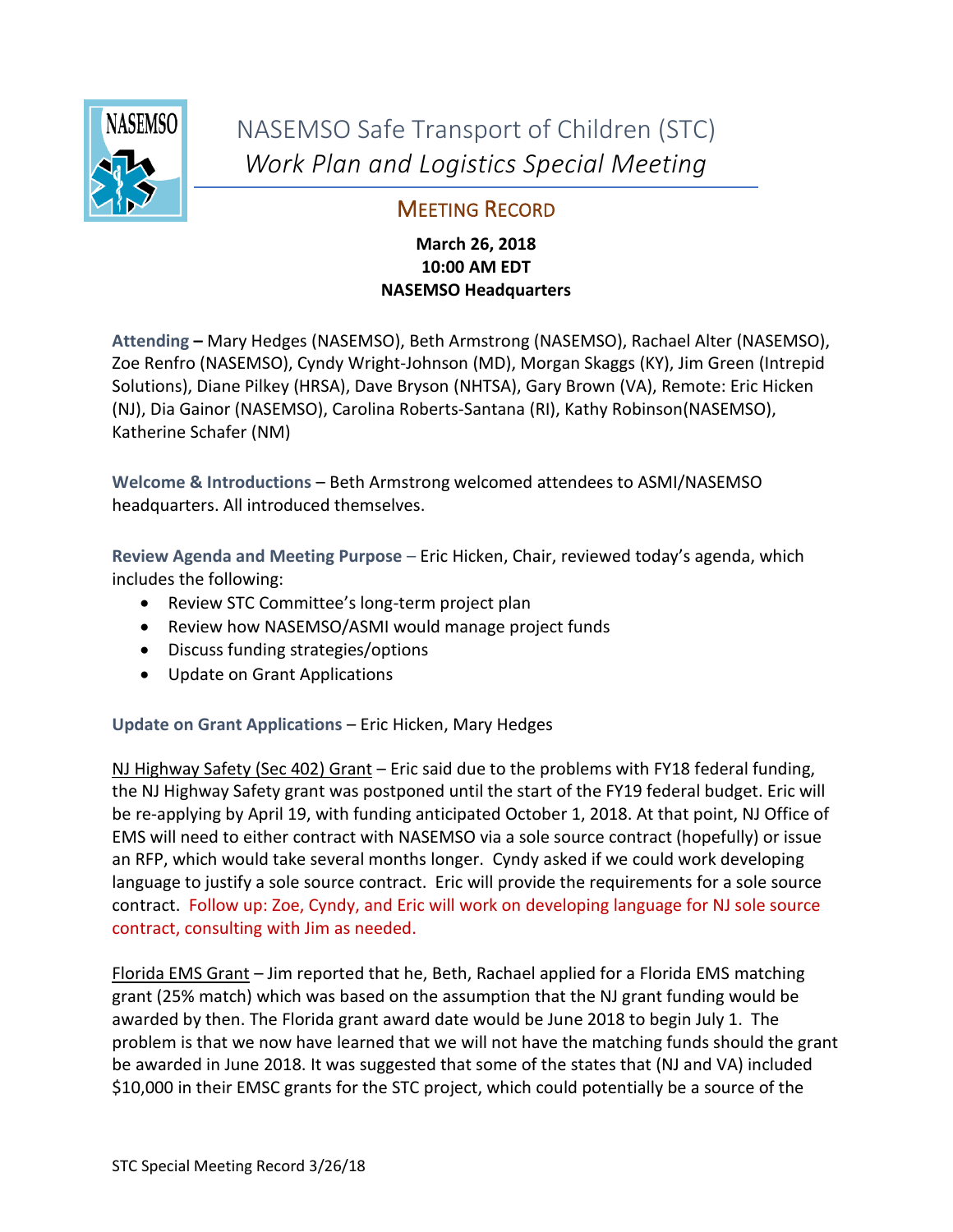matching funds. Dia asked Diane Pilkey if HRSA would allow the states to add a new performance measure to address this. Diane was also asked about the additional funding HRSA EMSC was awarded for FY18. Diane indicated that it is believed this additional funding was intended for a specific purpose Congress had in mind.

Stryker Grant – Kathy Robinson explained she has had an ongoing relationship with Stryker and will be meeting with them to ask them to fund the STC proposal. Jim added that he has had conversations with Stryker about this (and worked with them for 5 years on the ambulance crash testing) and is happy to assist. Kathy was planning on meeting with them at EMS on the Hill Day, but it may be advisable to discuss this with Stryker sooner than this. Follow up: Jim and Kathy will meet to plan the Stryker proposal.

**Overview of 5 Year Project Plan/Anticipated Costs** – Jim Green presented a slide show of the long-term plan for STC research. The approach would follow the model he used when NIOSH conducted the crash tests, which eventually resulted in the 10 standards (test methods) adopted by SAE for ambulances. Stryker and Ferno partnered in the NIOSH project and are interested in partnering in the STC project as well. This project would aim for writing 3 new SAE standards: 1) Supine Pediatric Patient; 2) Seated Pediatric Patient/Passenger; and 3) Neonate, infant. The first step is to develop the test methods (write the recipe) before conducting the crash tests. This would involve creating the work groups of industry, medical and advocate partners to meet several times to write the proposed test methods and determine pass/fail criteria.

**Lunch** provided by NASEMSO – The group recessed for 30 minutes for lunch.

## **NASEMSO/ASMI Fiscal Management Overview**

ASMI Fiscal Experience/Structure/Staff – Beth Armstrong, ASMI President, presented an overview of ASMI (Association and Society Management International). An association management company, ASMI currently manages 9 client associations. The advantage of an association using an association management firm is to utilize the firm's experience in fiscal, meeting planning and related expertise and allow the association to concentrate its energies in its area of expertise/interest. Beth noted that in the past year, 23 of ASMI staff members have contributed time to NASEMSO activities. ASMI manages contracts and grants for their clients. All NASEMSO staff are employees or contractors of ASMI. While many of them work exclusively for NASEMSO, others perform work for several ASMI clients. Beth explained how this project has been a leap of faith as NASEMSO has invested financially in developing a business proposal for the STC project. NASEMSO pays ASMI a flat fee to NASEMSO, so any work undertaken that exceeds the NASEMSO budget has to be supported by ASMI.

ASMI-NASEMSO Organization and Structure: Dia overviewed the role of the NASEMSO Board and Executive Committee in setting the direction for the organization.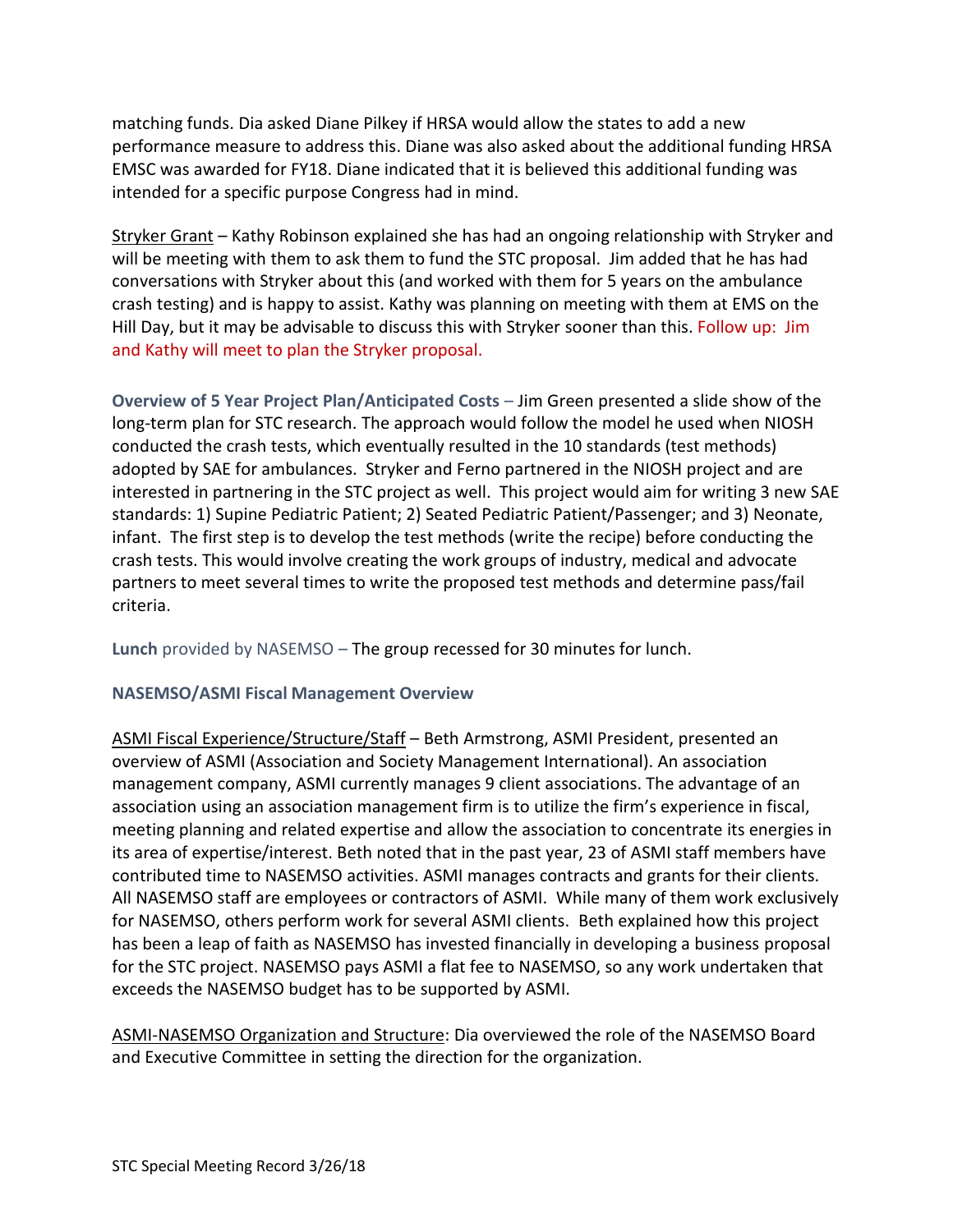NASEMSO Budget Explained– Gary Brown, NASEMSO Treasurer and state director from Virginia, shared his observations of the NASEMSO growth over the last 23 years since he has been as a member. He commented that NASEMSO would not be the success it is now without the staff support that ASMI has assembled for NASEMSO. His experience as NASEMSO Treasurer has allowed him to get to know and trust the fiscal accountability that ASMI provides for NASEMSO.

Contract Management – Rachael Alter, manages the contracts for ASMI. She shared an overview of how she tracks monies expended from each of the grant contracts. Each contract has to bill for various expenses such as accounting, communications, supplies, rent, indirect costs and more. Beth added that NHTSA has established an indirect rate for NASEMSO of 15% for NHTSA contracts. However, if one considers other intangible and tangible costs it is more in the neighborhood of 23%. Zoe added that monthly or quarterly reports are required for the contracts and she invests time coordinating this effort. Eric Hicken thanked NASEMSO staff for the explanation. Jim Green also thanked staff for the explanation. He shared that he appreciates the financial support NASEMSO has provided to fund his participation in relevant meetings. He is concerned about trying to fund the project through disparate sources, as well as his ability to continue to retire from his federal position to devote the time to this project which may only be partially funded.

Jim asked if ASMI/NASEMSO is allowed to fund raise through crowd-sourcing, such as GoFundMe or similar entity. Lengthy discussion followed about how to fund the long-term project by cobbling together various funding sources. Jim stressed that this project is research and he cannot guarantee a finished product, i.e., cannot be certain that SAE will publish the test methods we create.

Mary asked Eric if Stryker funded the initial project, would he be able to modify his proposal to the NJ Highway Safety Office? He thinks he could modify his proposal. Jim asked if NASEMSO is willing to commit to seeking funding for this proposal. Beth said the Executive Committee is already considering a 50% increase in dues to offset losses in federal funding.

Jim said there has been significant consolidation in the ambulance industry which could be a source of revenue.

Gary also suggested that we pitch the STC project to FICEMS as a priority. Dave Bryson said it could be on the agenda of the FICEMS Technical Working Group (TWG).

## **Closing Thoughts Next Steps/Where do we go from here?**

Cyndy thanked everyone and said she has learned a great deal at this meeting. She believes a document (similar to the brochure Jim created) would be helpful in sharing the information with other councils/committees.